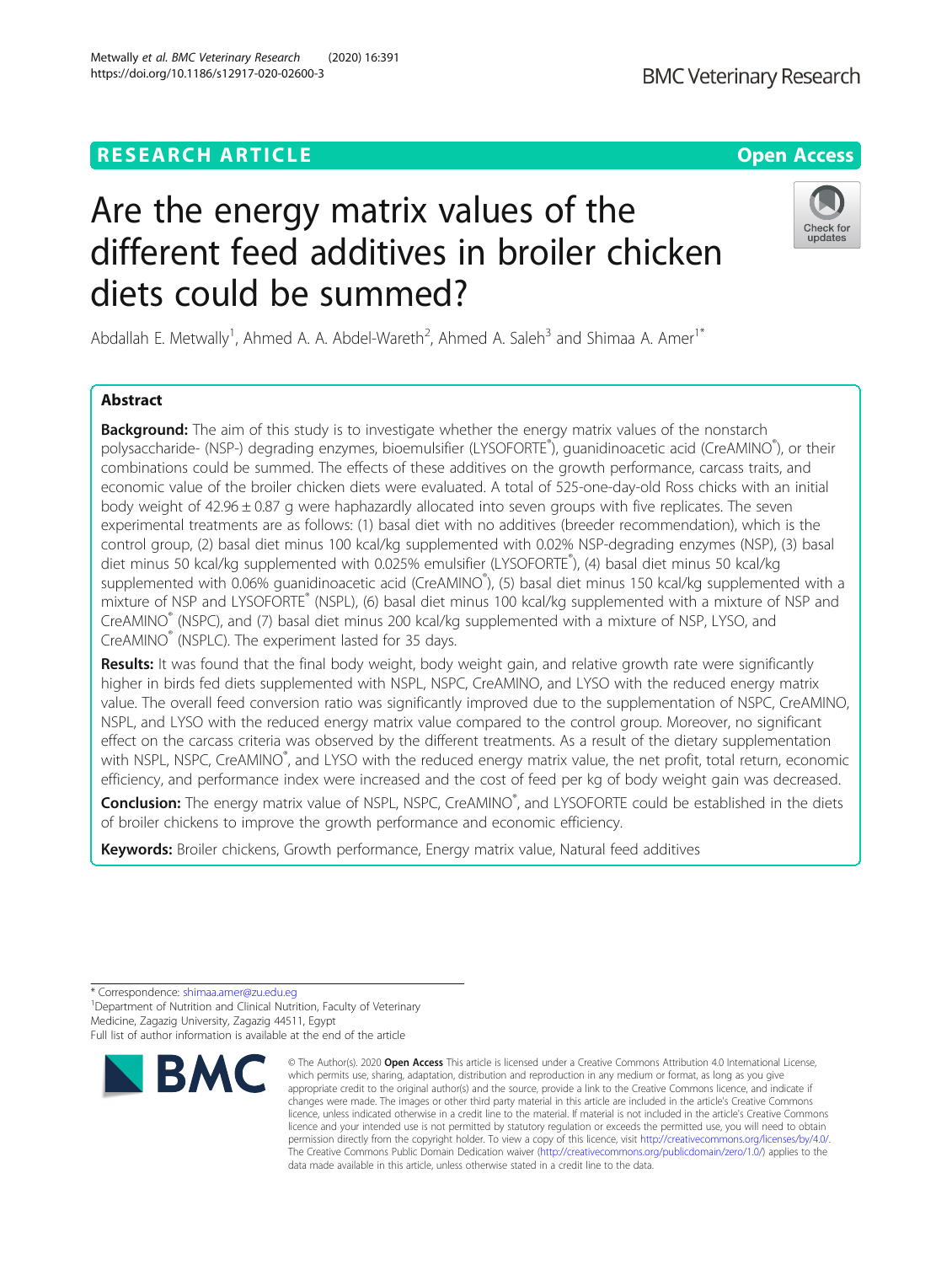# Background

There is a global demand for chicken meat which continues to increase exponentially  $[1]$  $[1]$ ; this is partly due to the health claims associated with it, lack of cultural restrictions on its consumption, efficient production, and human population growth [[2\]](#page-9-0). How this expected increase in poultry production will be achieved and what will be the consequences of this change for the sustainability of the production system are the main questions that need answer. The poultry production assured that more improvements in growth rate and store use efficacy can be achieved through genetic selection in the predictable future [[3,](#page-9-0) [4](#page-9-0)]. As a consequence of the increased growth rate, birds reach slaughter weight at a later time than before. This has decreased the use of bird resources, and less energy is now needed to maintain body functions due to the shorter growth cycle  $[5-7]$  $[5-7]$  $[5-7]$ . This improvement in energy efficiency has resulted in a significant reduction in feed consumption of birds, thus improving the environmental sustainability of broiler production. However, it was reported that a higher energy level was more effective in body weight gain (BWG) and morphological parameters rather than the Cobb 500 broiler chicken recommendation, but in the case of feed conversion ratio, a more appropriate energy level was achieved from Cobb 500 broiler chicken recommendation [\[8](#page-9-0)].

New feeding practices for poultry include greater accuracy in providing nutrients for optimal growth performance and reducing feed costs and excess nutrients associated with environmental impact  $[9-14]$  $[9-14]$  $[9-14]$  $[9-14]$ . According to NRC [\[15](#page-9-0)], the standard measure for describing the requirements of energy for poultry and the energy content of diets is the metabolizable energy (ME). The ME is a costly part of poultry diets and it is considered a significant portion of the total cost of producing broiler chicken [[16](#page-9-0)–[18](#page-9-0)]. This supplemental energy requires ME optimization in the diets to decrease feed costs [\[19\]](#page-9-0). The level of dietary ME level has a significant role in adjusting the feed efficiency and feed intake in broilers [\[20](#page-9-0)]. Several trials have been done to increase the availability of energy for broiler and to raise the accuracy of determining the values of ME of dietary constituent [\[12](#page-9-0), [21](#page-9-0)– [26\]](#page-9-0). The study of Tasirnafas et al. [[27\]](#page-9-0) indicated that the highest weight was reported in the ostrich chicks fed on 10% dietary wastage and 2500 kcal/kg dietary energy.

Many feed additives like enzymes, emulsifiers, and creatine (CreAMINO<sup>®</sup>) have energy matrix value in poultry feed formulation. Nonstarch polysaccharides (NSPs) are indigestible carbohydrates that result in an increase in the viscosity of the gut digesta and a decrease in the nutrients' availability for digestion due to nutrient enclosure. Nonstarch polysaccharides affect fat digestion more than other nutrients, and the saturated fatty acid digestion is affected more than the unsaturated fatty acids. To overcome the negative effects of these compounds on the growth performance, NSP-degrading enzymes are used. For instance, xylanases and β-glucanases are used for the degradation of the arabinoxylans and β-glucans in wheat, rye, barley, and oats and have demonstrated efficiency in improving the nutritional value of these grains for poultry [\[28\]](#page-9-0). Therefore, the most important role of supplying enzymes in monogastric animal diets is increasing the concentration of the apparent ME of the feed that consequently has economic benefits. This increase is usually in the range of 50–150 kcal/kg feed depending on the nature and quality of the ingredients used in the diet and the nature of the used enzyme [\[29\]](#page-9-0). NSP-degrading enzymes can reduce the increase in the viscosity of digesta resulting from sugars leaking from the grain cell walls by releasing the nutrients trapped in the feed cellular matrix [[30](#page-9-0)] because the viscosity is larger in smaller birds and decreases with age.

Using an additional energy source in broiler diets represented in fats and oil supplementation is a common practice in the poultry industry. On the other hand, young chicks lack the necessary enzymes needed for effective digestion that improves with age with a significant improvement in the metabolic energy values of lipids in poultry from 1.5 to 3.5 weeks of age [[31](#page-9-0), [32\]](#page-9-0). The most convenient dietary tool to use is lysophospholipids, an absorption enhancer, which can increase emulsification and absorption of fats in the intestine and permit the remodeling of diets to be at the least cost without harming poultry performance [\[31\]](#page-9-0). Emulsifiers could play a key role in micelle formation, and lysophospholipids are natural surfactants of hydrolyzed soy lecithin [\[33\]](#page-9-0).

Guanidinoacetic acid (GAA) is a readily available precursor of creatine, which is synthesized in the kidneys from glycine and L-arginine by L-arginine: glycine amidinotransferase. Next, GAA forms creatine in the liver by the action of guanidinoacetate N-methyltransferase. Creatine is a natural component that occurs in the tissues of the animal's body and acts as an important function in energy metabolism as an energy carrier in the cells [\[34](#page-9-0)]. It is estimated that about 50% of creatine required daily is synthesized by the animal whereas the rest must be supplemented by the diet daily. Short-term high-intensity exercise, or repeated bursts of exclusive power, can benefit from creatine supplementation; therefore, the sparing effect of creatine on energy and protein requirement is studied and it is concluded that it has a matrix value of 50 kcal/kg feed [\[35\]](#page-9-0). Furthermore, GAA may be essential for feeding poultry as a substitute for dietary arginine and to maintain the bird's total energy balance [[36](#page-9-0)].

Therefore, this study aimed to investigate whether the energy matrix values of the NSP-degrading enzymes, emulsifier (LYSOFORTE<sup>®</sup>), and GAA (CreAMINO<sup>®</sup>) or their combinations could be summed or not by assessing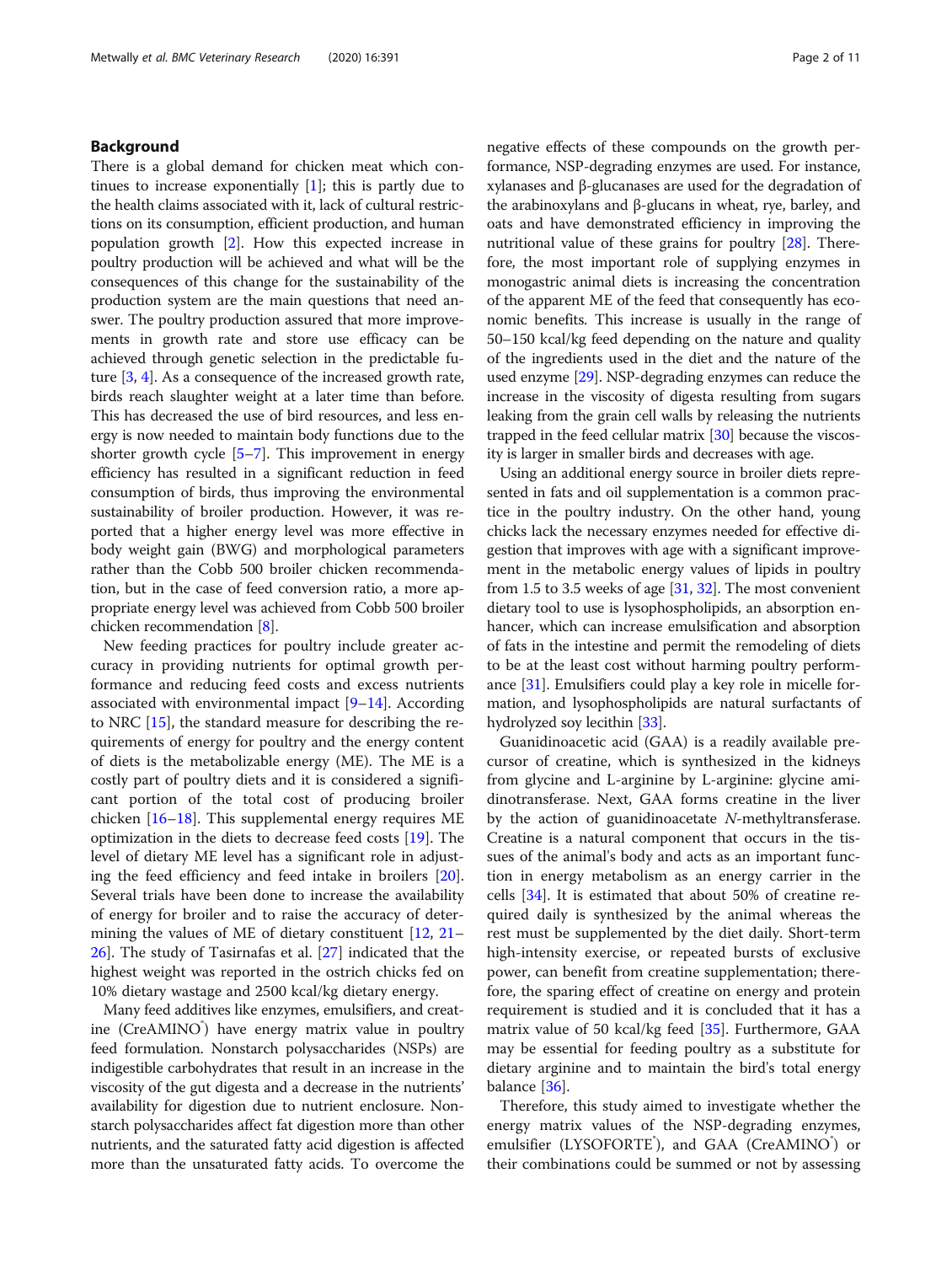the effects of their dietary supplementation on the broilers' growth performance, carcass traits, and the economic value of the diets.

# Results

# Growth performance

The effects of NSP-degrading enzymes, LYSO, CreAMINO<sup>°</sup>, and their combinations with the reduced matrix values on the growth performance parameters are shown in Table 1. Throughout the starter stage, a significant increase  $(P < 0.05)$  in the growth performance parameters except for the FCR was reported in the birds fed on a diet supplemented with NSPL with its reduced energy matrix value in comparison with the control group. No significant effects  $(P > 0.05)$  were observed in the BW, BWG, FI, and FCR in the NSP-degrading enzymes, LYSO, CreAMINO<sup>°</sup>, NSPC, and NSPLC groups with their reduced energy matrix value in comparison with the control group. Throughout the grower stage, the BW and BWG were significantly higher  $(P < 0.05)$  only in the NSPL group with its reduced energy matrix value. The FI was not significantly affected  $(P = 0.39)$  by the treatments. The FCR was significantly lower  $(P < 0.05)$  in the NSPL and NSPC groups. During the finisher period, the dietary supplementation of the LYSO, CreAMINO<sup>°</sup>, NSPL, and NSPC with the reduced energy matrix values resulted in a significant increase ( $P < 0.05$ ) in the bird's BW and BWG and a significant decrease  $(P < 0.05)$  in the FCR. The final BW, total BWG, and relative growth rate (RGR) were increased significantly  $(P < 0.01)$  in this order NSPL >NSPC >CreAMINO > LYSO with the reduced energy matrix value. The overall FCR was decreased significantly  $(P = 0.00)$  in this order NSPC < CreA-MINO<sup>®</sup> < NSPL < LYSO with the reduced energy matrix value. No significant differences  $(P > 0.05)$  in the final BW, total BWG, RGR, and FCR in the NSP-degrading enzymes and NSPLC groups with their reduced energy matrix values in comparison with the control group. The total FI was not significantly differed  $(P > 0.05)$  by the treatments.

Table 1 The effects of dietary supplementation of NSP-degrading enzymes, LYSOFORTE<sup>®</sup>, CreAMINO<sup>®</sup> and their combination on the growth performance of broiler chickens:

| Parameter           | T <sub>1</sub>       | T <sub>2</sub>        | T <sub>3</sub>       | T <sub>4</sub>        | T <sub>5</sub>       | T <sub>6</sub>        | T <sub>7</sub>        | <b>SEM</b> | P-value |
|---------------------|----------------------|-----------------------|----------------------|-----------------------|----------------------|-----------------------|-----------------------|------------|---------|
| Int. Wt. (g)        | 42.34                | 42.98                 | 42.50                | 43.24                 | 43.28                | 43.20                 | 43.44                 | 0.13       | 0.36    |
| Starter period      |                      |                       |                      |                       |                      |                       |                       |            |         |
| BW(q)               | 423.65bc             | 437.60 <sup>ab</sup>  | 415.09 <sup>c</sup>  | 427.31 <sup>abc</sup> | 446.33 <sup>a</sup>  | 429.99abc             | 421.60 <sup>bc</sup>  | 2.88       | 0.05    |
| BWG (g)             | 381.31bc             | 394.61 <sup>ab</sup>  | 372.58 <sup>c</sup>  | 384.07abc             | 403.04 <sup>a</sup>  | 386.79abc             | 378.16bc              | 2.85       | 0.05    |
| FI(g)               | 465.64bc             | 488.01ab              | 459.79 <sup>c</sup>  | $464.02^{bc}$         | $496.15^a$           | 470.47bc              | 476.53abc             | 3.60       | 0.02    |
| FCR                 | 1.22                 | 1.23                  | 1.23                 | 1.21                  | 1.23                 | 1.21                  | 1.26                  | 0.005      | 0.07    |
| Grower period       |                      |                       |                      |                       |                      |                       |                       |            |         |
| BW(q)               | 1073.15bc            | 1112.31 <sup>ab</sup> | $1034.32^{\circ}$    | 1109.44abc            | 1159.91 <sup>a</sup> | 1089.62abc            | 1065.89 <sup>bc</sup> | 10.02      | 0.02    |
| BWG (g)             | 649.50bc             | 674.71 <sup>abc</sup> | $619.23^c$           | 682.12 <sup>ab</sup>  | 713.58 <sup>a</sup>  | 659.62abc             | 644.29bc              | 7.51       | 0.03    |
| FI(g)               | 1062.82              | 1097.29               | 1037.18              | 1067.67               | 1118.65              | 1061.87               | 1073.78               | 9.14       | 0.39    |
| <b>FCR</b>          | $1.63^{ab}$          | $1.62^{ab}$           | 1.67 <sup>a</sup>    | 1.56 <sup>c</sup>     | $1.57^{\circ}$       | $1.60^{bc}$           | 1.66 <sup>a</sup>     | 0.008      | 0.001   |
| Finisher period     |                      |                       |                      |                       |                      |                       |                       |            |         |
| BW(g)               | 2188.32 <sup>d</sup> | 2275.40 <sup>cd</sup> | 2363.88bc            | 2459.90 <sup>ab</sup> | 2519.21 <sup>a</sup> | 2491.28 <sup>ab</sup> | 2275.00 cd            | 22.72      | 0.001   |
| BWG(g)              | 1115.17 <sup>b</sup> | 1163.08 b             | 1329.56 <sup>a</sup> | 1350.46 <sup>a</sup>  | 1359.30 <sup>a</sup> | $1401.66^a$           | 2258.22 <sup>b</sup>  | 20.43      | 0.001   |
| FI(g)               | 2256.98              | 2302.51               | 2150.40              | 2305.30               | 2365.53              | 2263.14               | 2217.22               | 24.97      | 0.34    |
| <b>FCR</b>          | 2.03 <sup>a</sup>    | 1.98 <sup>a</sup>     | $1.63$ <sub>bc</sub> | $1.70^{bc}$           | $1.74^{bc}$          | 1.61 <sup>c</sup>     | 1.83 <sup>ab</sup>    | 0.037      | 0.002   |
| Overall performance |                      |                       |                      |                       |                      |                       |                       |            |         |
| BW(q)               | 2188.32 <sup>d</sup> | 2275.40 <sup>cd</sup> | 2363.88bc            | 2459.90 <sup>ab</sup> | 2519.21 <sup>a</sup> | 2491.28 <sup>ab</sup> | 2275.00 cd            | 22.72      | 0.001   |
| BWG(g)              | 2145.98 <sup>d</sup> | 2232.41 <sup>cd</sup> | 2321.38bc            | 2416.66 <sup>ab</sup> | 2475.93 <sup>a</sup> | 2448.08 <sup>ab</sup> | 2231.56 <sup>cd</sup> | 22.70      | 0.001   |
| FI(g)               | 3785.45              | 3853.36               | 3707.48              | 3806.50               | 3980.34              | 3795.49               | 3767.54               | 34.65      | 0.47    |
| <b>FCR</b>          | 1.76 <sup>a</sup>    | 1.72 <sup>a</sup>     | $1.60^{bc}$          | $1.57^{c}$            | $1.60^{bc}$          | 1.55                  | $1.68^{ab}$           | 0.01       | 0.001   |
| <b>RGR</b>          | 192.40 <sup>c</sup>  | 192.58bc              | 192.92ab             | 193.08 <sup>a</sup>   | 193.24 <sup>a</sup>  | 193.18 <sup>a</sup>   | 192.50bc              | 0.06       | 0.001   |

 $a,b,c,d$  Means within the same row carrying different superscripts are significantly different at ( $P < 0.05$ ).

T1: Control group "basal diet with no additives (breeder recommendation (BR)). T2: Basal diet minus 100 kcal/kg supplemented with 0.02% NSP-degrading enzymes (NSP). T3: Basal diet minus 50 kcal/kg supplemented with 0.025% emulsifier (LYSOFORTE<sup>®</sup>). T4: Basal diet minus 50 kcal/kg supplemented with 0.06% guanidinoacetic acid (CreAMINO<sup>®</sup>). T5: Basal diet minus 150 kcal/kg supplemented with a mixture of NSP and LYSOFORTE® (NSPL), T6: Basal diet minus 100 kcal/kg supplemented with a mixture of NSP and CreAMINO<sup>®</sup> (NSPC). T7: Basal diet minus 200 kcal/kg supplemented with a mixture of NSP, LYSO, and CreAMINO® (NSPLC)..

BW body weight; BWG body weight gain; FI feed intake; FCR feed conversion ratio; RGR relative growth rate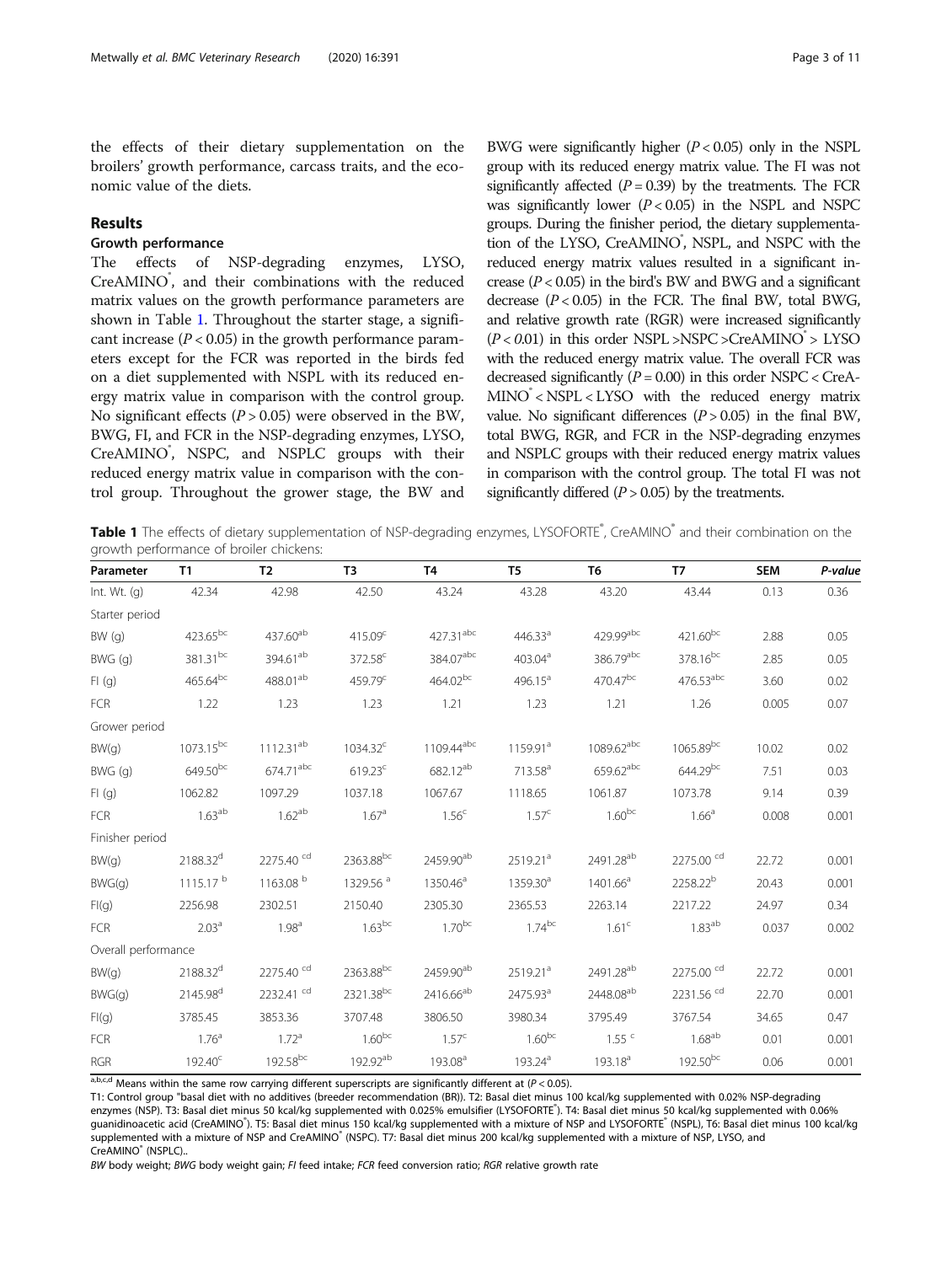# Carcass traits

The effects of NSP-degrading enzymes, LYSOFORTE<sup>®</sup>, CreAMINO<sup>®</sup>, and their combinations with the reduced matrix values on the carcass traits relative to the live body weight (%) are summarized in Table 2. The results revealed that there were no significant differences ( $P > 0.05$ ) in the weights of breast meat, carcass weight, drumstick, abdominal fat, thigh, liver, gizzard, and proventriculus as a result of the treatments. However, there was a numerical decrease in the abdominal fat % in LYSOFORTE<sup>®</sup> and CreAMINO<sup>®</sup> groups.

#### Economic importance

The economic importance of the diets is shown in Table [3.](#page-4-0) No significant differences  $(P > 0.05)$  were reported in feed costs and total costs between the control group and other groups. The total returns were significantly higher in birds fed on diets supplemented with NSPL, NSPC, CreAMINO<sup>\*</sup>, and LYSO with the reduced energy matrix value ( $P < 0.05$ ). The net profit and performance index were significantly increased  $(P < 0.01)$  in birds fed on diets supplemented with NSPC, NSPL, CreAMINO<sup>°</sup>, and LYSO with the reduced energy matrix value. The economic efficiency was increased significantly  $(P < 0.01)$  in birds fed on diets supplemented with CreAMINO<sup>°</sup>, NSPC, NSPL, and LYSO with the reduced energy matrix value. The cost of feed per kg of BWG was decreased  $(P < 0.01)$ in birds fed on diets supplemented with NSPC, NSPL, and CreAMINO with the reduced energy matrix value. The dietary supplementation with NSPdegrading enzymes and NSPLC with the reduced energy matrix value had no significant effect  $(P > 0.05)$ on the economic value of the diets.

# **Discussion**

Rapid growing poultry requires nitrogenous and energetic compounds to support performance and growth. However, contentious problems exist when feeding small birds with large amounts of nutrients [[37,](#page-9-0) [38\]](#page-9-0). The current study had been done to assess the impact of dietary supplementation of 0.02% NSP-degrading enzymes, 0.025% emulsifier (LYSOFORTE<sup>®</sup>), and 0.06% creatine (CreAMINO<sup>®</sup>) and their combinations with the reduced energy matrix value on the growth performance of broilers, carcass traits, and the economic value of the diets. The results revealed that the NSPL, NSPC, CreA-MINO<sup>®</sup>, and LYSO supplementation with the reduced energy matrix values (150, 100, 50, and 50 kcal/kg which are lower than the control group, respectively) enhanced the growth performance of the broilers, while matrix values of NSP-degrading enzymes alone or NSPLC did not result in a significant enhancement in the growth performance all over the experimental period. However, the dietary addition of NSP-degrading enzymes with LYSO or CreAMINO<sup>®</sup> led to significantly better performance than that of the control group or the single supplementation. The final BW, BWG, and RGR were increased significantly in NSPL > NSPC > CreAMINO > LYSO with the reduced energy matrix value. The overall FCR was decreased in NSPC < CreAMINO < NSPL < LYSO with the reduced energy matrix value. Similarly, Kocher, et al. [[39\]](#page-9-0) reported a significant increase in AME and protein content of SBM-based diets by supplementing an enzyme compound containing multicarbohydrase activities without significant improvement of the birds' growth performance. The results of Meng and Slominski [[40\]](#page-9-0) showed that supplementing the corn-SBM diet with a multicarbohydrase mixture of cell walldegrading activities had no consequence on feed intake and BW but improved BWG and FCR. Zanella et al. [[41](#page-9-0)]

| <i>VICIUITE OF CALCASS LIGILS FORLIVE TO THE HVE DOUY VICIUITE (70).</i> |    |       |       |       |       |       |                |       |            |         |
|--------------------------------------------------------------------------|----|-------|-------|-------|-------|-------|----------------|-------|------------|---------|
| Parameter                                                                | T1 |       | Т2    | T3    | T4    | T5    | T <sub>6</sub> | T7    | <b>SEM</b> | P-value |
| Carcass weight                                                           |    | 91.69 | 90.73 | 94.38 | 89.97 | 86.99 | 93.25          | 88.49 | 0.87       | 0.27    |
| Breast meat                                                              |    | 28.29 | 24.47 | 26.08 | 25.39 | 28.80 | 27.76          | 27.19 | 0.42       | 0.22    |
| Thighs                                                                   |    | 9.70  | 9.66  | 9.41  | 10.17 | 9.24  | 9.52           | 9.84  | 0.19       | 0.97    |
| Drumstick                                                                |    | 9.71  | 10.64 | 9.89  | 1.84  | 10.83 | 10.35          | 13.79 | 0.41       | 0.18    |
| Liver                                                                    |    | 2.29  | 1.95  | 2.09  | 2.60  | 1.79  | 2.64           | 2.34  | 0.11       | 0.52    |
| Gizzard                                                                  |    | 1.59  | 1.54  | 1.72  | .79   | 0.89  | 1.83           | 1.56  | 0.12       | 0.67    |
| Proventriculus                                                           |    | 0.36  | 0.26  | 0.33  | 0.36  | 0.32  | 0.33           | 0.28  | 0.01       | 0.23    |
| Abdominal Fat                                                            |    | 1.82  | .60   | .39   | 1.16  | 1.62  | 2.04           | 1.47  | 0.09       | 0.39    |

Table 2 The effect of dietary supplementation of NSP-degrading enzymes, LYSOFORTE<sup>®</sup>, CreAMINO<sup>®</sup> and their combination on the weight of carcass traits relative to the live body weight (%):

 $a,b,c$  Means within the same row carrying different superscripts are significantly different at (P < 0.05)

T1: Control group "basal diet with no additives (breeder recommendation (BR)). T2: Basal diet minus 100 kcal/kg supplemented with 0.02% NSP-degrading enzymes (NSP). T3: Basal diet minus 50 kcal/kg supplemented with 0.025% emulsifier (LYSOFORTE<sup>\*</sup>). T4: Basal diet minus 50 kcal/kg supplemented with 0.06% guanidinoacetic acid (CreAMINO<sup>®</sup>). T5: Basal diet minus 150 kcal/kg supplemented with a mixture of NSP and LYSOFORTE® (NSPL), T6: Basal diet minus 100 kcal/kg supplemented with a mixture of NSP and CreAMINO<sup>®</sup> (NSPC). T7: Basal diet minus 200 kcal/kg supplemented with a mixture of NSP, LYSO, and CreAMINO® (NSPLC).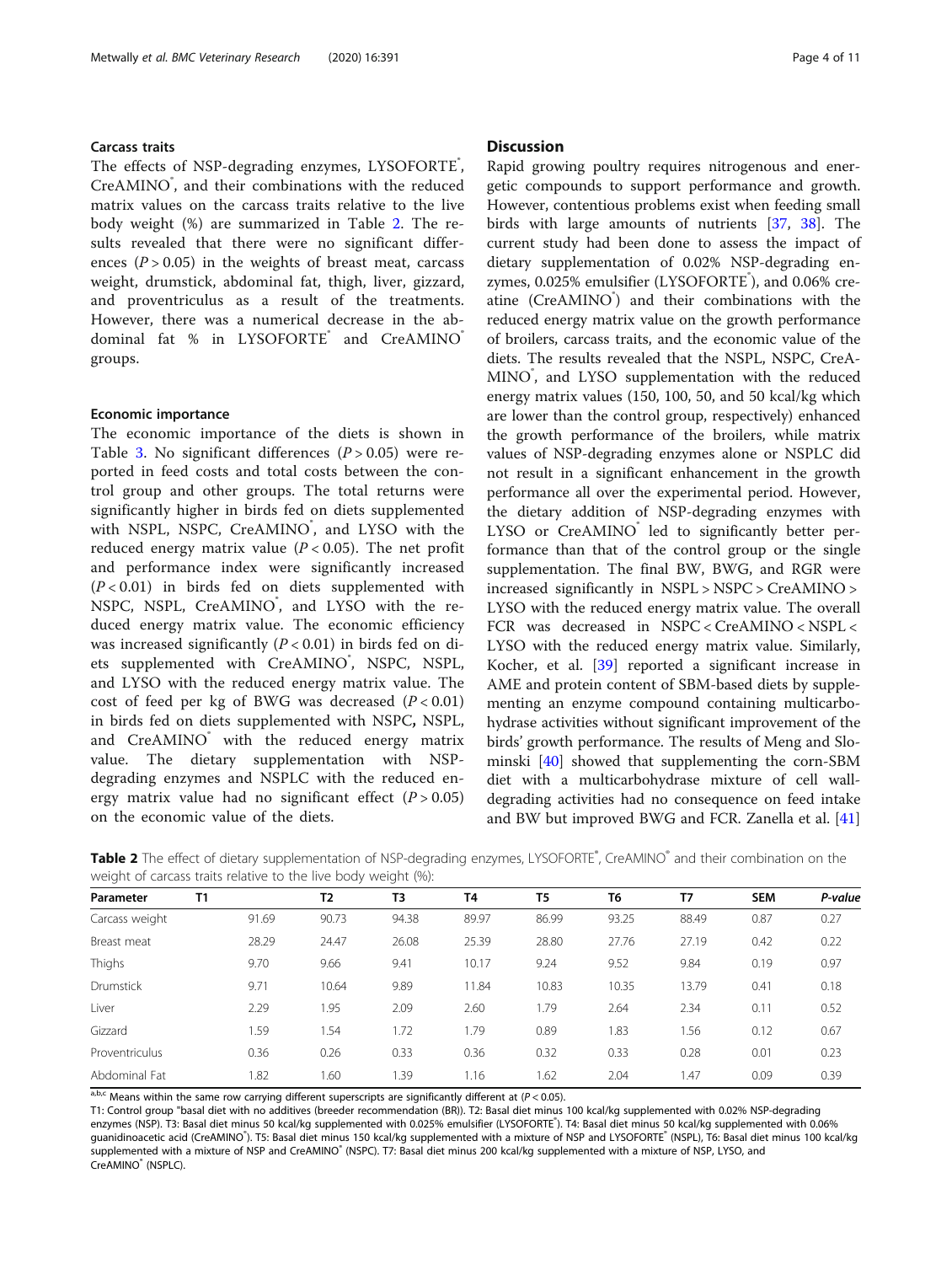| CCONDITIIC CHICICITCY OF THE CAPERINICHTON GILLS. |                     |                      |                     |                     |                    |                     |                      |            |         |
|---------------------------------------------------|---------------------|----------------------|---------------------|---------------------|--------------------|---------------------|----------------------|------------|---------|
| Parameter                                         | Τ1                  | T <sub>2</sub>       | T3                  | T <sub>4</sub>      | T <sub>5</sub>     | T6                  | T7                   | <b>SEM</b> | P-value |
| Final BW (kg)                                     | 2.18 <sup>d</sup>   | $2.27$ <sup>cd</sup> | $2.36^{bc}$         | $2.45^{ab}$         | 2.51 <sup>a</sup>  | 2.49 <sup>ab</sup>  | $2.27$ <sup>cd</sup> | 0.02       | 0.001   |
| Feed cost (LE)                                    | 14.76               | 14.52                | 15.06               | 14.22               | 15.20              | 14.57               | 14.44                | 0.12       | 0.290   |
| Total cost (LE)                                   | 22.26               | 22.02                | 22.56               | 21.72               | 22.70              | 22.07               | 21.94                | 0.12       | 0.290   |
| Total return/bird(LE)                             | 39.38 <sup>d</sup>  | 40.95 $cd$           | $42.55^{bc}$        | 44.27 <sup>ab</sup> | 45.34 <sup>a</sup> | $44.84^{ab}$        | 40.95 $cd$           | 0.40       | 0.001   |
| Net profit (LE)                                   | $17.12^c$           | $18.92^{bc}$         | 19.29 <sup>b</sup>  | $22.55^a$           | 22.64 <sup>a</sup> | 22.76 <sup>a</sup>  | $19.00^{bc}$         | 0.40       | 0.001   |
| E. EF.                                            | 1.16 <sup>c</sup>   | $1.30^{bc}$          | $1.32^{b}$          | $1.58^{a}$          | 1.49 <sup>a</sup>  | 1.56 <sup>a</sup>   | $1.31^{bc}$          | 0.03       | 0.001   |
| Feed cost/kg gain                                 | 6.89 <sup>a</sup>   | $6.65^{\circ}$       | 6.74 <sup>a</sup>   | $6.14^{bc}$         | $6.13^{bc}$        | $5.95^{\circ}$      | 6.47 <sup>ab</sup>   | 0.07       | 0.001   |
| PI $(96)^5$                                       | 124.39 <sup>c</sup> | $131.28^{bc}$        | 137.20 <sup>b</sup> | 153.79 <sup>a</sup> | $156.96^{\circ}$   | 160.54 <sup>a</sup> | $134.74^{bc}$        | 2.42       | 0.001   |

<span id="page-4-0"></span>Table 3 The effect of dietary supplementation of NSP-degrading enzymes, LYSO, CreAMINO® and their combinations on the economic efficiency of the experimental diets:

\*Economic efficiency,  $\frac{1}{2}$  Performance index. LE: Egyptian pound.<br>a,b,c,d Means within the same row carrying different superscripts are significantly different at (P < 0.05).

T1: Control group "basal diet with no additives (breeder recommendation (BR)). T2: Basal diet minus 100 kcal/kg supplemented with 0.02% NSP-degrading enzymes (NSP). T3: Basal diet minus 50 kcal/kg supplemented with 0.025% emulsifier (LYSOFORTE<sup>\*</sup>). T4: Basal diet minus 50 kcal/kg supplemented with 0.06% guanidinoacetic acid (CreAMINO<sup>\*</sup>). T5: Basal diet minus 150 kcal/kg supplemented with a mixture of NSP and LYSOFORTE<sup>\*</sup> (NSPL), T6: Basal diet minus 100 kcal/kg supplemented with a mixture of NSP and CreAMINO<sup>®</sup> (NSPC). T7: Basal diet minus 200 kcal/kg supplemented with a mixture of NSP, LYSO, and CreAMINO® (NSPLC).

reported a significant improvement in the broilers' growth performance by the supplementation of a marketable enzyme product containing amylase, protease, and xylanase to a corn-SBM diet due to the increase in the ileal digestibility of AME and protein.

The present study showed that the dietary supplementation with CreAMINO alone or in combination with NSP-degrading enzymes with the reduced energy matrix values improved the growth performance of broiler chickens all over the experimental periods. These results can be attributed to the GAA as a precursor to creatine synthesis because more arginine became obtainable for other functions as protein synthesis [[42\]](#page-9-0). Guanidinoacetic acid supplementation has been shown to have sparing effects on arginine, increasing the availability of arginine in broilers [[43\]](#page-10-0). In addition, arginine has an effect on the intestinal morphological features [\[44](#page-10-0)]. Therefore, the dietary inclusion of GAA may affect intestinal digestion and nutrient absorption. Fosoul et al. [[26](#page-9-0)] reported improved performance of chickens fed low ME diet with supplemental GAA probably via improved dietary NEp. They suggested that including GAA in diets with lower energy content might improve the overall body energy retention such as fats or proteins which contribute to the well understanding of energy use in broiler chickens. Michiels et al. [\[45\]](#page-10-0) reported an improved FCR and average daily gain all over the experimental period and increased breast meat yield in groups supplemented with GAA in comparison with the control birds. Also, Lemme et al. [\[46\]](#page-10-0) reported that guanidinoacetic acid (GAA) resulted in improvement of the bird performance and it was optimal between 0.06% and 0.12% supplemented GAA due to the vital role of GAA supplementation in energy metabolism that increased the muscle concentration of creatine and creatine phosphate: ATP ratio.

Abudabos et al. [[35\]](#page-9-0) reported a significant improvement in FCR all over the experimental periods by supplementing the low-energy diets with CreAMINO<sup>°</sup>, and the greatest performance was recorded for the diet with 50 kcal/kg lower ME. Dilger et al. [\[36](#page-9-0)] reported similar results of the gain and gain/feed when GAA and creatine were added to the semipurified and practical-type diets.

Various factors influence the lipid digestibility in birds, and these include the saturation degree [\[47](#page-10-0)], the free fatty acids levels [[48](#page-10-0)], and the position of the fatty acid in the triglyceride molecule [[49](#page-10-0)]. Also, fat digestion may be influenced by metabolic and physiological factors that depend on the bile salts' surfactant action for the emulsification process. Though baby chicks have inadequate amounts of bile salts resulting in poor fat utilization, this significantly enhanced fat utilization from  $1.5$  to  $3.5$  weeks of age  $[32, 1]$  $[32, 1]$  $[32, 1]$ [50](#page-10-0)–[52\]](#page-10-0). Therefore, many experiments have interested in supplementing emulsifiers or bile salts to enhance fat utilization. Our results revealed a nonsignificant effect of LYSOFORTE<sup>®</sup> on the growth performance of broilers during the starter stage but it had an improving effect on the overall performance. However, the combination of NSPdegrading enzymes and LYSOFORTE<sup>®</sup> improved the BW and BWG throughout the starter stage and all over the period. These positive effects may be due to the increase in the digestibility of fatty acids [[53](#page-10-0)]. LYSOFORTE<sup>®</sup> formed smaller and more stable micelles than other emulsifiers such as lecithin [[54](#page-10-0)], and this is a major factor influencing the absorption of lipid and lipophilic substances [[55](#page-10-0)]. Lysophospholipids have been reported to improve intestinal permeability to macromolecules such as dextrans and proteins [\[56\]](#page-10-0), affect the protein channels formation [[57](#page-10-0)], regulate the activity of various enzymes  $[58]$ , and cause hypertrophy of the epithelial cells in broiler duodenum [[59](#page-10-0)]. Zhang et al.  $[53]$  $[53]$  $[53]$  showed that LYSOFORTE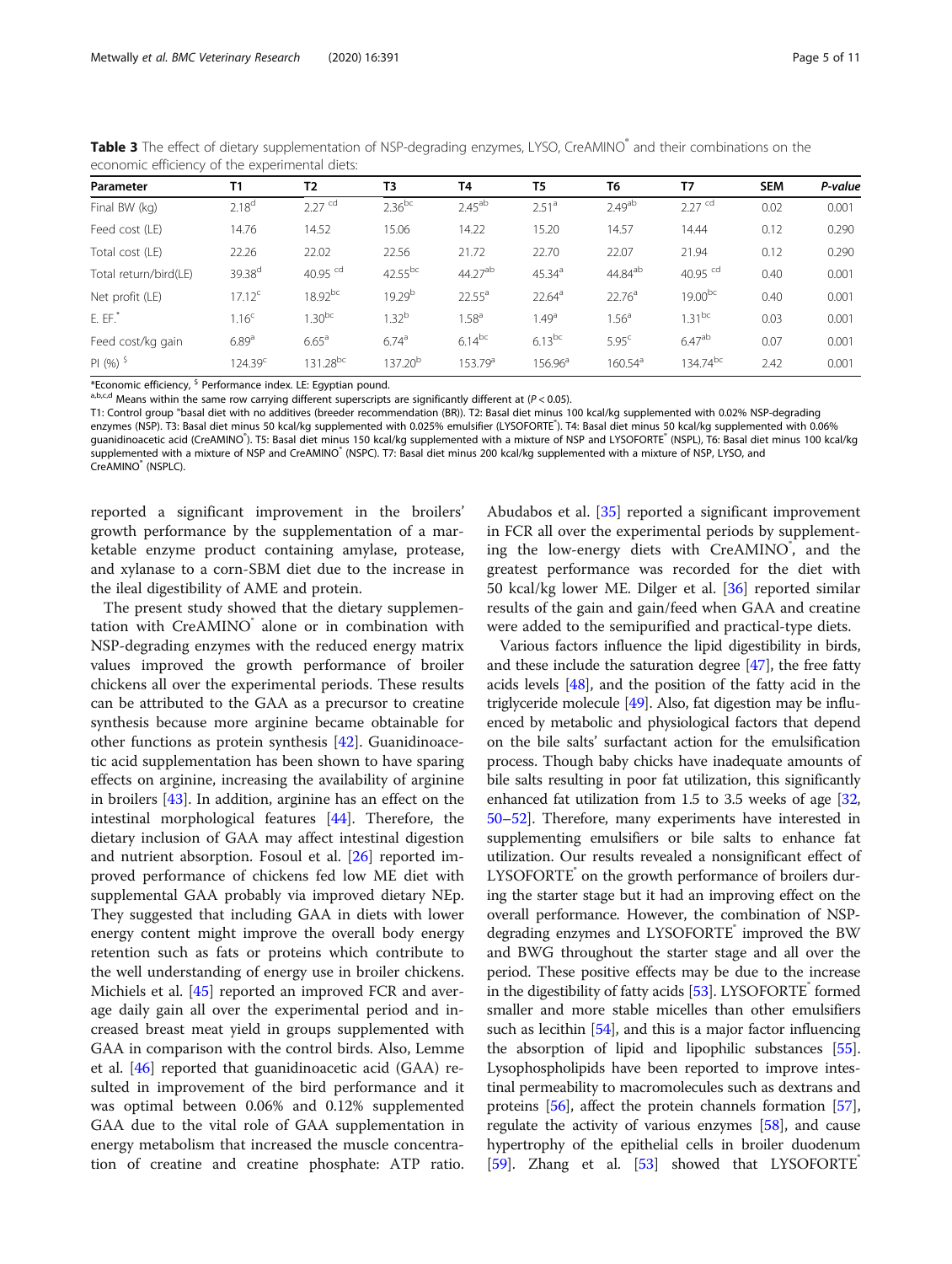supplementation resulted in an improvement in growth performance during the starter period. Melegy et al. [[31](#page-9-0)] reported an improving effect of LYSOFORTE<sup>®</sup> Booster to the lowered performance induced by a negative control diet. The study of Jansen et al. [\[60\]](#page-10-0) showed a high ME due to the utilization of lysophospholipids in the feed of broiler chickens. Zhao and Kim [[61](#page-10-0)] showed increased BWG and lower FCR in broiler chickens fed diets supplemented with lysophospholipids compared to nonsupplemented diets. Also, a low-energy diet supplemented with emulsifier and multienzymes partially improved the growth performance and hence correct the depressing effects of the low-energy diets in broilers [\[62,](#page-10-0) [63](#page-10-0)]. Zampiga et al. [\[64\]](#page-10-0) suggested that the use of lysophospholipids can improve the feed efficiency of broiler chickens.

The improvements of NSPL, NSPC, LYSO, and CreA-MINO<sup>®</sup> supplementation on the performance of broilers were reflected in the economic value of the diets where the total return was increased in NSPL, NSPC, CreA-MINO<sup>°</sup>, and LYSO. The net profit and performance index were significantly increased in NSPC, NSPL, CreAMINO<sup>°</sup>, and LYSO. The economic efficiency was increased in CreAMINO<sup>°</sup>, NSPC, NSPL, and LYSO with the reduced energy matrix value. The cost of feed per kg of BWG was decreased significantly in NSPC, NSPL, and CreAMINO® with the reduced energy matrix value. Similar results were obtained in the study of Amer, et al. [\[12\]](#page-9-0) who reported improved economic efficiency by supplementing the lowenergy diet with the alpha-galactosidase enzyme.

Regarding the effect of dietary supplementation of NSP-degrading enzymes, LYSOFORTE<sup>®</sup>, CreAMINO<sup>®</sup>, and their combinations with the reduced matrix values on the carcass traits, the results revealed nonsignificant effects of these additives on the relative weights of breast meat, carcass weight, drumstick, thigh, liver, gizzard, and proventriculus. There was a numerical decrease in the abdominal fat weight in LYSOFORTE® and CreAMINO® groups. Similarly, Zhao and Kim [[61](#page-10-0)] reported decreased abdominal fat weight in lysophospholipid-supplemented groups compared to the basal diet. Also, Zhang [\[65](#page-10-0)] reported decreased abdominal fat percentage in broiler chickens fed diets that contained varying levels of emulsifiers at 0.02, 0.035, 0.05, and 0.065% on day 42 which give evidence that emulsifiers can increase the body fat cycle and improve the deposition of muscle fats. Zampiga et al. [[64\]](#page-10-0) showed that lysophospholipids had a limited effect on carcass traits of broiler chickens. The results of Metwally et al. [\[66\]](#page-10-0) showed increased carcass dressing and decreased abdominal fat as a result of CreAMINO<sup>®</sup> supplementation in broiler chicken diets.

# Conclusions

Dietary supplementation with CreAMINO or LYSO-FORTE or the mixture of NSP-degrading enzyme with

CreAMINO<sup>®</sup> or with LYSOFORTE<sup>®</sup> with the reduced energy matrix value of 50, 50, 100, and 150 kcal/kg lower than the breeder recommendation, respectively, can improve the final body weight, body weight gain, feed conversion ratio, and the relative growth rate of broiler chickens and can increase the economic efficiency of their supplemented diets.

# **Methods**

# Birds

A total of 525-one-day-old broiler chicks (Ross 308 broiler) with an initial body weight of  $42.96 \pm 0.87$  g were obtained from a commercial chick producer (Dakahlia Poultry, Mansoura, Egypt) and used in the experiments. The experiment was carried out at the experimental station of the Faculty of Veterinary Medicine, Zagazig University, Egypt. The experimental protocol was approved by the Ethics of the Institutional Animal Care and Use Committee of Zagazig University, Egypt (ZUIACUC–2019), and all animal experiments were performed in accordance with the recommendations described in "The Guide for the Care and Use of Laboratory Animals in Scientific Investigations". The replicate number and treatment group were visible at each pen. The maximum number of birds per pen and space per bird, respectively, followed the current legislation. The birds were housed in pens with 15 birds each. Feed and water were supplied for ad libitum consumption. Pens were equipped with feeders and drinkers. The temperature and lighting regime followed the breeder's recommendation. All pens were checked daily for general health status and whether there were sick and dead birds. Standard health and vaccination practices were done against New Castle (at the 4th and 14th days) and Gumboro diseases (at the 7th and 22 days). After the study, all remaining birds were released.

#### Investigated feed additives

The used feed additives were as follows: (1) nonstarch polysaccharide- (NSP-) degrading enzymes, in a commercial form AveMix® XG 10 (AVEVE Biochem, Merksem, Belgium), which is a multienzyme concept with high glucanase and high xylanase activity, designed for monogastric feeds (active substances: endo–1,3 (4)-ßglucanase; endo-1,4-ß-xylanase and cellulase); (2) bioemulsifier in a commercial form LYSOFORTE® (Kemin Industries, Inc., USA); and (3) GAA in a commercial form CreAMINO (AlzChem, Trostberg, Germany).

# Diets and experimental design

Birds were randomly allocated into seven treatments with five replicates (15 chicks/ replicate). The seven treatments are as follows: (1) basal diet with no additives (breeder recommendation) which is the control group,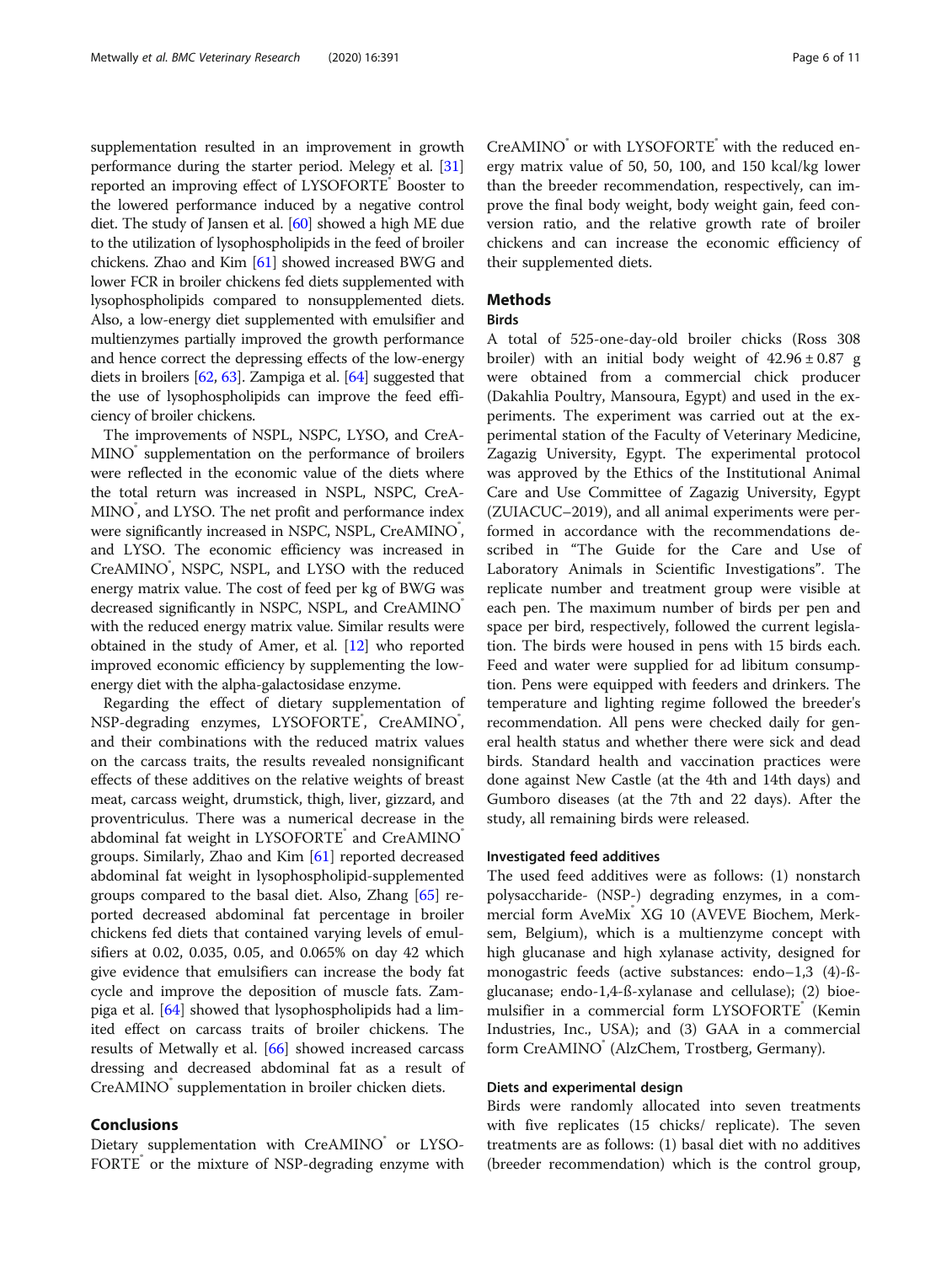<span id="page-6-0"></span>

| Ingredients                       | Starter period (0-10d) |               |                  |                |       |                |                |       |               |                |                  |         |                 |       |               | Finisher period (23-35d) |                 |                  |                 |                  | F       |
|-----------------------------------|------------------------|---------------|------------------|----------------|-------|----------------|----------------|-------|---------------|----------------|------------------|---------|-----------------|-------|---------------|--------------------------|-----------------|------------------|-----------------|------------------|---------|
| F                                 |                        | Ľ<br>51       | 74               | 15             | م     | F              |                | F     | 5             | Ľ              | 14               | 15      | ٩               | F     | F             | 5                        | Ë               | 4                | 15              | ٩                |         |
| 55.8<br>Corn                      |                        | 56.5          | 56.8             | 55.97<br>57.03 |       | 55.94          | 55.39          | 64.34 | 64.88         | 64.84          | 63.78            | 63.75   | 60.04           | 67.70 | 68.80         | 68.72                    | 69.28           | 66.68            | 66.77           | 67.21            | 64.34   |
| 28.7<br>Soybean meal, 48%CP       |                        | 32            | 28.7             | 27.99          | 35.92 | 85.80          | 39.69          | 23.77 | 27.95         | 24.02          | 23.90            | 31.82   | 31.72           | 35.43 | 21.33         | 23.65                    | 21.27           | 19.67            | 27.57           | 27.43            | 28.99   |
| 9.9<br>Corn gluten meal, 60% CP   |                        | 6.9           | 9.8              | 10.27          | 3.65  | 3.76           | 0.52           | 6.85  | 3.22          | 6.50           | 6.61             | Ó       | 0.09            | c     | 5.38          | 3.24                     | 5.28            | 6.57             | S.              | 1.50             | $\circ$ |
| Soybean oil                       | $\frac{63}{2}$         | 19.           | 1.63             | 1.63           | 65    | 1.64           | 65             | 80    | $\frac{8}{1}$ | $\overline{5}$ | 00.1             | $\odot$ | $\frac{8}{100}$ | S     | 2.22          | 00.1                     | $\overline{34}$ | $\Xi$            | $\odot$         | 00.1             | 0.84    |
| Dicalcium phosphate               | $\Xi$                  | 108           | $\Xi$            | 1.12           | 95    | 1.05           | $\overline{0}$ | εć.   | 1.40          | 39             | 39               | 4,      | $\overline{14}$ | 39    | 1.25          | $\frac{25}{2}$           | 24              | $\dot{z}$        | $\overline{24}$ | 1.24             | 1.25    |
| Limestone                         | 0.005                  | 0.005         | 0.005            | 0.01           | ō.o   | $\overline{0}$ | 0.01           | 0.91  | 0.88          | 0.91           | $\overline{0.9}$ | 0.85    | 0.85            | 0.82  | 0.90          | 0.88                     | 8.0             | $\overline{0.9}$ | 0.85            | 0.85             | 0.50    |
| $\frac{5}{1}$<br>L-Lys-HCl        |                        | $\frac{5}{2}$ | $\frac{6}{10}$   | 0.50           | 0.50  | 0.50           | 0.50           | 0.32  | 0.22          | 0.32           | 0.32             | 0.12    | 0.12            | 0.01  | 0.30          | 0.30                     | 0.30            | 0.30             | 0.30            | 0.30             | 0.30    |
| 0.3<br>Premix <sup>a</sup>        |                        | $\frac{3}{2}$ | $0.\overline{3}$ | 0.30           | 0.30  | 0.30           | 0.30           | 0.30  | 0.30          | 0.30           | 0.30             | 0.30    | 0.30            | 0.30  | 0.28          | 0.22                     | 0.28            | 0.32             | Ξ               | 0.12             | 0.08    |
| Sodium bicarbonate                | 0.18                   | 0.21          | 0.18             | 0.17           | 0.24  | 0.24           | 027            | 0.23  | 0.18          | 0.23           | 0.23             | 0.15    | 0.14            | 0.51  | 0.21          | 0.23                     | 0.22            | 0.20             | 0.27            | $\overline{0.2}$ | 0.28    |
| Salt (NaCl)                       | 0.25                   | 0.21          | 0.25             | 0.26           | 0.17  | 0.17           | 0.13           | 0.20  | 0.24          | 0.20           | 0.20             | 0.27    | 0.27            | 0.19  | 0.21          | 0.19                     | 0.21            | 0.23             | 0.25            | 0.25             | 0.25    |
| $\overline{0.4}$<br>DL-Methionine |                        | 031           | $\ddot{\circ}$   | 0.41           | 0.21  | 0.21           | 0.12           | 0.18  | 0.21          | 0.18           | 0.18             | 0.23    | 0.23            | 0.20  | $\frac{1}{2}$ | 0.18                     | 0.17            | 0.16             | 0.18            | 0.18             | 0.19    |
| ĊO<br>Therionine                  |                        | 0.23          | 0.21             | 0.21           | 0.25  | 0.25           | 0.28           | 0.05  | 0.04          | 0.05           | 0.05             | 0.03    | 0.03            |       | 0.04          | 0.04                     | 0.04            | 0.04             | 0.01            | $\overline{0}$   | ōo      |
| Phytase Enzyme                    | 0.05                   | 0.04          | 0.05             | 0.05           | 0.04  | 0.04           | 0.03           | 0.01  | 0.01          | 0.01           | 0.01             | 0.01    | 0.01            | ā     | 0.01          | 0.OT                     | 0.01            | $\overline{0}$   | 0.01            | 0.01             | 0.01    |
| NSP-degrading enzymes             |                        | 0.02          |                  |                | 0.02  | 0.02           | 0.02           |       | 0.02          |                |                  | 0.02    | 0.02            | 0.02  |               | 0.02                     |                 |                  | 0.02            | 0.02             | 0.02    |
| LYSOFORTE®                        |                        |               | 0.025            |                | 0.025 |                | 0.025          |       |               | 0.025          |                  | 0.025   |                 | 0.025 |               | ï                        | 0.025           |                  | 0.025           |                  | 0.025   |
| CreAMINO®                         |                        |               |                  | 0.06           |       | 0.06           | 0.06           | J     |               | $\bar{1}$      | 0.06             |         | 0.06            | 0.06  | $\mathfrak l$ |                          | $\bar{1}$       | 0.06             | $\mathsf I$     | 0.06             | 0.06    |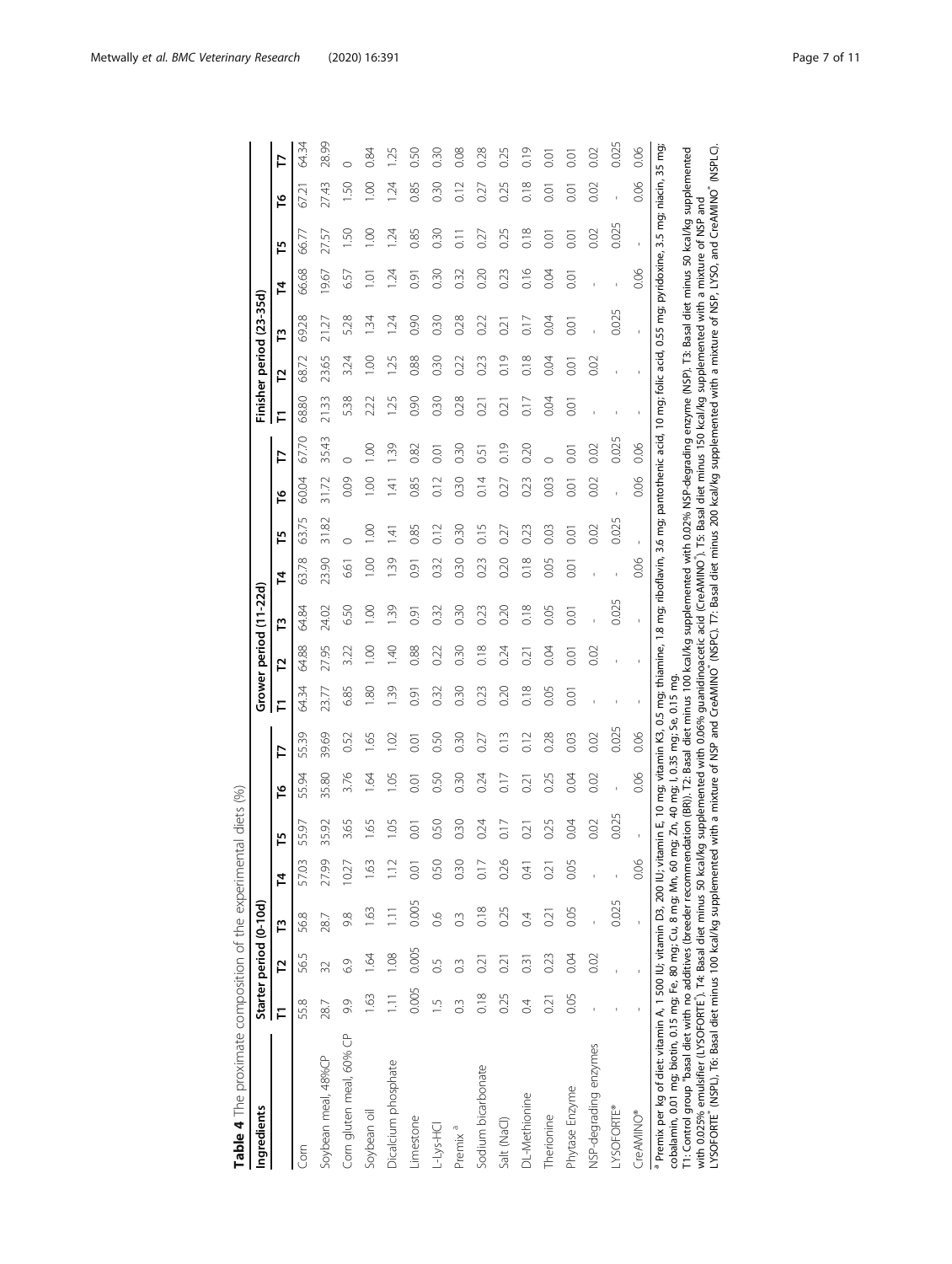<span id="page-7-0"></span>

|                                                                                                                                                                                                                                                                                                                                                                                                                                                                                                | Starter period (0-10d) |       |        |                |                          |                                                                                                                                            |       |                  | Grower period (11-22d) |                 |       |       |               |               |       |                   | Finisher period (23-35d) |        |        |         |                |
|------------------------------------------------------------------------------------------------------------------------------------------------------------------------------------------------------------------------------------------------------------------------------------------------------------------------------------------------------------------------------------------------------------------------------------------------------------------------------------------------|------------------------|-------|--------|----------------|--------------------------|--------------------------------------------------------------------------------------------------------------------------------------------|-------|------------------|------------------------|-----------------|-------|-------|---------------|---------------|-------|-------------------|--------------------------|--------|--------|---------|----------------|
|                                                                                                                                                                                                                                                                                                                                                                                                                                                                                                | Е                      | բ     | r      | 14             | ļη                       | ۴                                                                                                                                          | F     |                  | 5                      | Ë               | 14    | F     | ۴             | F             | Е     | L,                | Ë                        | 74     | F      | ٩       | F              |
| Dry Matter                                                                                                                                                                                                                                                                                                                                                                                                                                                                                     | 88.63                  | 88.50 | 88.51  | 88.52          | 88.47                    | 88.50                                                                                                                                      | 88.47 | 88.61            | 88.50                  | 88.49           | 88.52 | 88.47 | 88.50         | 88.49         | 88.64 | 88.48             | 88.51                    | 88.50  | 88.46  | 88.48   | 88.40          |
| Crude Protein                                                                                                                                                                                                                                                                                                                                                                                                                                                                                  | 24.70                  | 24.48 | 24.69  | 24.86          | 24.24                    | 24.38                                                                                                                                      | 24.14 | 21.09            | 20.82                  | 21.06           | 21.20 | 20.58 | 20.72         | 22.00         | 19.27 | 19.12             | 19.27                    | 9.49   | 19.64  | 19.72   | 19.56          |
| Crude Fiber                                                                                                                                                                                                                                                                                                                                                                                                                                                                                    | 3.07                   | 3.26  | 3.09   | 3.06           | 45                       | 3.44                                                                                                                                       | 3.63  | 293              | 3.15                   | 2.96            | 2.96  | 334   | 334           | 3.48          | 285   | $\frac{300}{200}$ | 2.87                     | 2.80   | 3.17   | 3.16    | 3.25           |
| Fat                                                                                                                                                                                                                                                                                                                                                                                                                                                                                            | 4.68                   | 3.62  | 3.83   | 3.74           | $\overline{4}$           | 3.50                                                                                                                                       | 337   | 5.04             | 4.13                   | 4.26            | 426   | 4.01  | 4.01          | 3.94          | 547   | 422               | 4.63                     | 4.36   | 4.12   | 4.12    | 3.58           |
| Ash                                                                                                                                                                                                                                                                                                                                                                                                                                                                                            | 6.12                   | 6.27  | 6.13   | 6.11           | $\overline{4}$           | 6.42                                                                                                                                       | 6.57  | 543              | 5.60                   | 5.44            | 5.44  | 5.76  | 5.75          | 6.19          | 5.13  | 5.23              | 5.13                     | 5.07   | 549    | 549     | 5.57           |
| AME (kcal/kq)                                                                                                                                                                                                                                                                                                                                                                                                                                                                                  | 3024.9                 | 3025  | 3024.9 | 3024.9         | 3025                     | 3024.9                                                                                                                                     | 3025  | 3100             | 3100                   | 3100            | 3100  | 3100  | 3099.9        | 3100          | 3150  | 3150              | 3150                     | 3149.9 | 3149.9 | 3150    | 3150           |
| Calcium                                                                                                                                                                                                                                                                                                                                                                                                                                                                                        | 1.05                   | 1.05  | 1.05   | 105            | 95                       | SO.                                                                                                                                        | SO.   | 0.90             | 0.90                   | 0.90            | 0.90  | 0.90  | 0.90          | 8.0           | 0.85  | 0.85              | 0.85                     | 0.85   | 0.85   | 0.85    | 0.85           |
| Phosphrus                                                                                                                                                                                                                                                                                                                                                                                                                                                                                      | 0.77                   | 0.78  | 0.77   | 0.77           | P.                       | 0.79                                                                                                                                       | 0.80  | 0.70             | 0.71                   | 0.71            | 5     | 0.72  | 0.72          | 0.73          | 0.66  | 0.67              | 0.67                     | 0.66   | 0.68   | 0.68    | 0.69           |
| Available Phosphrus                                                                                                                                                                                                                                                                                                                                                                                                                                                                            | 0.50                   | 0.50  | 0.50   | 0.50           | SO.                      | 0.50                                                                                                                                       | 0.50  | 0.45             | 0.45                   | 0.45            | 0.45  | 0.45  | 0.45          | 0.45          | 042   | 0.42              | 642                      | 0.42   | 0.42   | 042     | 0.42           |
| Lysine                                                                                                                                                                                                                                                                                                                                                                                                                                                                                         | 1.38                   | 1.38  | 1.38   | $\frac{38}{3}$ | 38.                      | 38                                                                                                                                         | 39    | E                | $\overline{11}$        | $\frac{17}{11}$ | 117   | 1.18  | $\frac{8}{1}$ | $\frac{8}{1}$ | 0.06  | $\frac{8}{100}$   | $\frac{8}{2}$            | 0.06   | S.     | $\odot$ | $\overline{0}$ |
| Methionine                                                                                                                                                                                                                                                                                                                                                                                                                                                                                     | 0.62                   | 0.62  | 0.62   | 0.62           | S <sub>2</sub>           | 0.62                                                                                                                                       | 0.63  | 0.53             | 0.54                   | 0.53            | 0.53  | 0.54  | 0.54          | 0.52          | 0.49  | 649               | 0.49                     | 0.49   | 0.48   | 0.49    | 649            |
| Cystine                                                                                                                                                                                                                                                                                                                                                                                                                                                                                        | 0.40                   | 0.39  | 0.40   | 0.40           | 39                       | 0.39                                                                                                                                       | 0.38  | 0.35             | 0.34                   | 0.35            | 0.35  | 0.33  | 0.33          | 0.35          | 0.33  | 0.32              | 0.33                     | 0.33   | 0.33   | 0.33    | 0.32           |
| Threonine                                                                                                                                                                                                                                                                                                                                                                                                                                                                                      | 0.95                   | 0.94  | 0.95   | 0.95           | $\overline{\mathcal{A}}$ | 0.94                                                                                                                                       | 0.94  | $\overline{0.8}$ | 0.81                   | 0.81            | 0.81  | 0.81  | 0.81          | 0.83          | 0.74  | 0.74              | 0.74                     | 0.74   | 0.74   | 0.74    | 0.74           |
| T1: Control group "basal diet with no additives (breeder recommendation (BR)). T2: Basal diet minus 100 kcal/kg supplemented with 0.02% NSP-degrading enzyme (NSP). T3: Basal diet minus 50 kcal/kg supplemented<br>with 0.025% emulsifier (LYSOFORTE ). T4: Basal diet minus 50 kcal/kg supplemented with 0.06% guanidinoacetic acid (CreAMINO ). T5: Basal diet minus 150 kcal/kg supplemented with a mixture of NSP and<br>LYSOFORTE" (NSPL), T6: Basal diet minus 100 kcal/kg supplemented |                        |       |        |                |                          | with a mixture of NSP and CreAMINO (NSPC). T7: Basal diet minus 200 kcal/kg supplemented with a mixture of NSP, LYSO, and CreAMINO (NSPLC) |       |                  |                        |                 |       |       |               |               |       |                   |                          |        |        |         |                |

| 7                                                               |  |
|-----------------------------------------------------------------|--|
|                                                                 |  |
|                                                                 |  |
| • E The provimate chamical composition of the experimental<br>Ì |  |
|                                                                 |  |
|                                                                 |  |
|                                                                 |  |
| ม<br>5                                                          |  |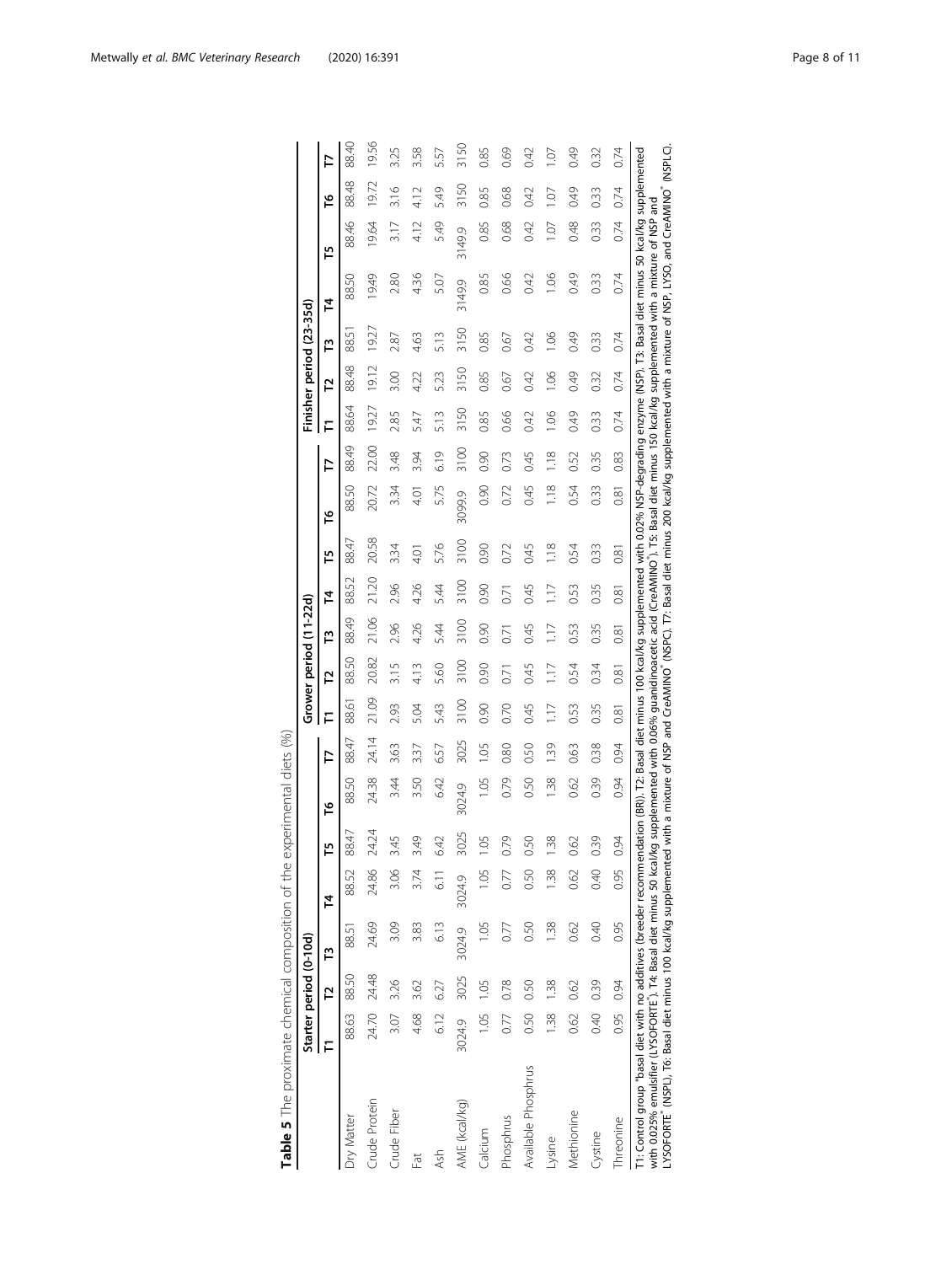(2) basal diet minus 100 kcal/kg supplemented with 0.02% NSP-degrading enzymes (NSP), (3) basal diet minus 50 kcal/kg supplemented with 0.025% emulsifier (LYSOFORTE<sup>®</sup>), (4) basal diet minus 50 kcal/kg supplemented with 0.06% guanidinoacetic acid (CreAMINO<sup>®</sup>), (5) basal diet minus 150 kcal/kg supplemented with a mixture of NSP-degrading enzymes and LYSOFORTE (NSPL), (6) basal diet minus 100 kcal/kg supplemented with a mixture of NSP-degrading enzymes and CreA-MINO® (NSPC), and (7) basal diet minus 200 kcal/kg supplemented with a mixture of NSP-degrading enzymes, LYSO, CreAMINO<sup>®</sup>, and NSPLC. The experiment lasted for 35 d. The experiment was divided into three periods including the starter period  $(0-10 d)$ , the grower period (11–22 d), and the finisher period (23–35 d). The proximate composition and chemical composition of the experimental diets are shown in (Tables [4](#page-6-0) and [5\)](#page-7-0) based on a corn-soybean meal, and they were formulated to follow the Ross Manual Guide [[67\]](#page-10-0). The feed was offered to the birds in pelleted physical feed form in the whole period (starter, grower, and finisher).

#### Growth performance

The initial body weight of the one-day-old chick was recorded on arrival, and then birds were weighed at the end of each stage at 11, 22, and 35th days of age. Bodyweight gain was calculated as the difference between the final body weight during the intended period and the initial weight during the same period. Feed intake of each replicate was recorded as the difference between the feed offered weight and residues left and then divided by the number of birds in each replicate to determine the average feed intake per bird. The feed conversion ratio (FCR) was estimated at the end of each stage  $[68]$  $[68]$  $[68]$ : FCR = amount of feed consumed  $(g)/BWG$ (g). The relative growth rate (RGR) was calculated at the end of the experiment using the following equation [\[69](#page-10-0)]:

#### Carcass traits

At the end of the experiment, five birds per group (one bird /replicate) were randomly selected and fasted for 12 h with a free water supply, and then euthanized by cervical dislocation according to the American Veterinary Medical Association guidelines for the euthanasia of animals, AVMA [\[70\]](#page-10-0) for carcass evaluation (e.g., carcass weight, breast meat weight, and abdominal fat pad).

# Economic importance

Collective efficiency measures were calculated according to El-Telbany and Atallah [\[71\]](#page-10-0) and Dunning and Daniels [[72\]](#page-10-0). They include the total return, total costs, variable costs, and net profit. The performance index (PI) was calculated according to North and Bell [[73](#page-10-0)].

Total return  $(LE)/bird = price$  of kg x live body weight/ bird.

Total costs  $(LE) = fixed \ \cos t + variable \ \ \cos t$  (feed cost, LE).

Net profit  $(LE)$  = total returns – total costs.

Economic efficiency (EEF) = net profit (LE)/total feed cost (LE).

Feed cost/kg gain = total feed cost/total weight gain.

Performance index % (PI) = final live body weight  $(kg)/$ feed conversion  $\times$  100.

## Statistical analysis

Shapiro–Wilk's test was used to verify the normality and Levene's test was used to verify homogeneity of variance components between experimental treatments and the assumption were achieved  $(p > 0.05)$ . One-Way ANOVA was used to investigate the effect of dietary supplementation of NSP-degrading enzymes (NSP), emulsifier (LYSOFORTE<sup>®</sup>), and creatine (CreAMINO<sup>®</sup>) and their combinations with the reduced energy matrix value on the broilers' growth performance, carcass traits, and the economic value of the diets using SPSS version 17 for Windows (SPSS, Inc., Chicago, IL, USA). The sample size used in this study was determined in line with existing research [\[12\]](#page-9-0). Duncan's multiple range test was used to compare the differences between the means test [[74](#page-10-0)] and the variation in the data was expressed as pooled SEM, and the significance level was set at  $P < 0.05$ .

#### Abbreviations

NSP: Nonstarch polysaccharides; LYSO: LYSOFORTE®; Creatine: CreAMINO® ; NSPL: A mixture of NSP and LYSOFORTE®; NSPC: A mixture of NSP and CreAMINO®; NSPLC: A mixture of NSP, LYSO, and CreAMINO® ; GAA: Guanidinoacetic acid; ME: Metabolizable energy; BW: Body weight; BWG: Body weight gain; FI: Feed intake; FCR: Feed conversion ratio; RGR: Relative growth rate; LE: Egyptian pound

#### Acknowledgments

Not applicable

#### Authors' contributions

The design of the experiment was done by AEM and SAA; methodology, AEM, SAA, AAA, and AAS; data collection and analysis, AEM and SAA; writing of the manuscript, AEM and SAA. All authors have read and approved the manuscript.

#### Funding

This research did not receive any specific grant from funding agencies in the public, commercial, or not-for-profit sectors.

#### Availability of data and materials

The datasets used and analyzed during the current study are available from the corresponding author on reasonable request.

#### Ethics approval and consent to participate

The experimental protocol was approved by the Ethics of the Institutional Animal Care and Use Committee of Zagazig University, Egypt (ZUIACUC– 2019), and all animal experiments were performed in accordance with recommendations described in "The Guide for the Care and Use of Laboratory Animals in Scientific Investigations".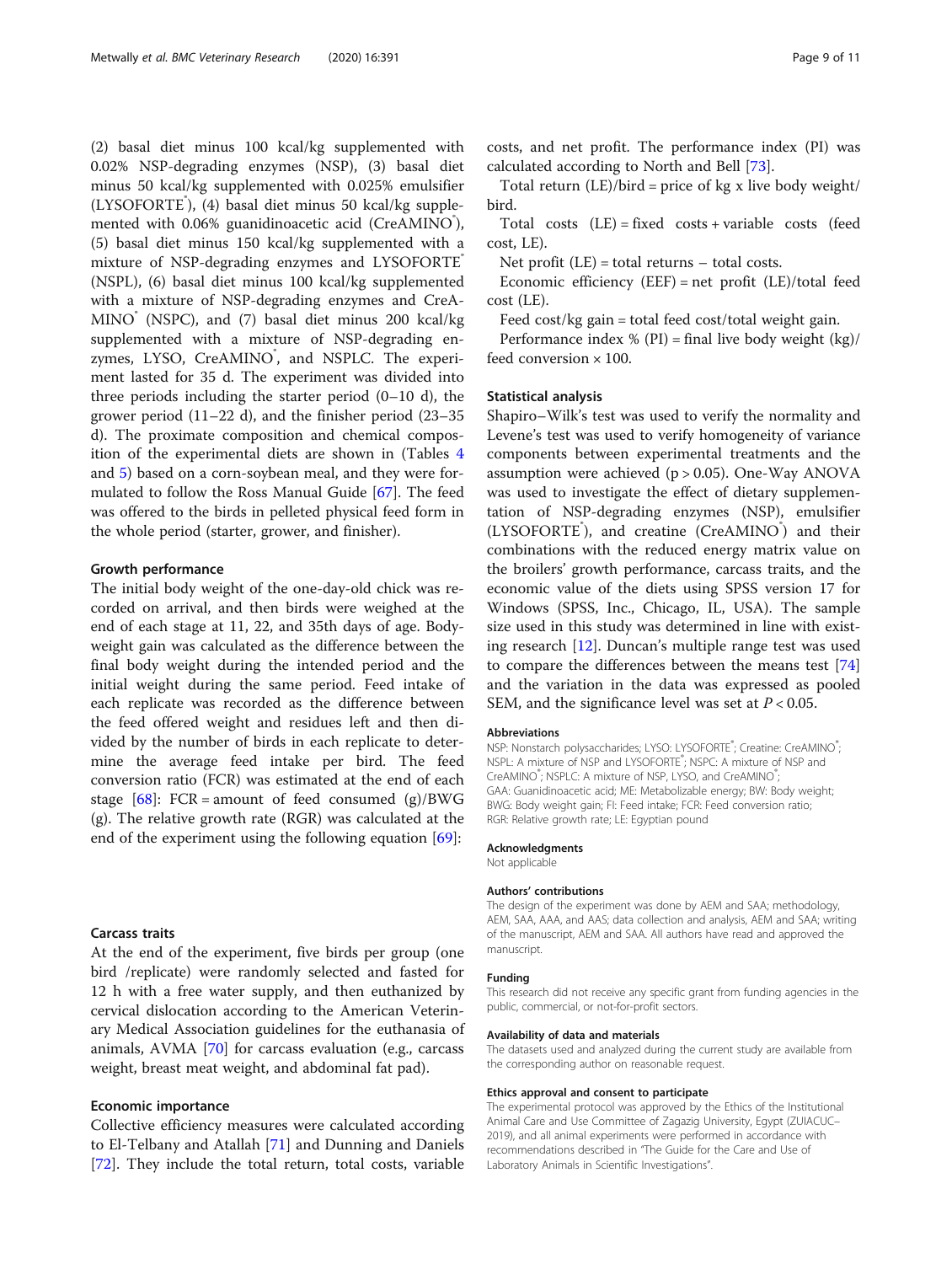#### <span id="page-9-0"></span>Consent for publication

Not applicable.

#### Competing interests

The authors declare that they have no conflicts of interest.

#### Author details

<sup>1</sup>Department of Nutrition and Clinical Nutrition, Faculty of Veterinary Medicine, Zagazig University, Zagazig 44511, Egypt. <sup>2</sup>Department of Animal and Poultry Production, Faculty of Agriculture, South Valley University, Qena 83523, Egypt. <sup>3</sup>Department of Poultry Production, Faculty of Agriculture, Kafr Elsheikh University, Kafr Elsheikh 33516, Egypt.

# Received: 11 May 2020 Accepted: 30 September 2020 Published online: 15 October 2020

#### References

- 1. Alexandratos N, Bruinsma J: World agriculture towards 2030/2050: the 2012 revision. 2012.
- 2. Magdelaine P, Spiess M, Valceschini E. Poultry meat consumption trends in Europe. World's Poul Sci J. 2008;64(1):53–64. .
- 3. Leinonen I, Williams A, Kyriazakis I. Potential environmental benefits of prospective genetic changes in broiler traits. Poul Sci. 2016;95(2):228–36. .
- 4. Leinonen I, Kyriazakis I. How can we improve the environmental sustainability of poultry production? Proceed Nut Soc. 2016;75(3):265–73. .
- 5. Tallentire C, Leinonen I, Kyriazakis I. Artificial selection for improved energy efficiency is reaching its limits in broiler chickens. Scientific reports. 2018;  $8(1):1-10.$
- 6. Tallentire CW, Leinonen I, Kyriazakis I. Breeding for efficiency in the broiler chicken: A review. Agron Sustain Dev. 2016;36(4):66. .
- 7. Emmans G. Effective energy: a concept of energy utilization applied across species. Br J Nut. 1994;71(6):801–21. .
- 8. Ghahremani A, Sadeghi A, Hesaraki S, Chamani M, Shawrang P. Energy Type and Amount in the Diets of Broiler Chickens: Effects on Performance and Duodenal Morphology. Iran J Appl Anim Sci. 2016;6(4):909–15. .
- 9. Amer SA, Omar AE, El-Hack MEA. Effects of selenium-and chromiumenriched diets on growth performance, lipid profile, and mineral concentration in different tissues of growing rabbits. Bio Trace Element Res. 2019;187(1):92–9. .
- 10. Amer SA, Omar AE, Mohamed WA, Gharib HS, El-Eraky WA. Impact of Betaine Supplementation on the Growth Performance, Tonic Immobility, and Some Blood Chemistry of Broiler Chickens Fed Normal and Low Energy Diets During Natural Summer Stress. Zag Vet J. 2018;46(1):37–50. .
- 11. Amer SA, Kishawy AT. ELseddawy NM, El-Hack MEA: Impacts of bentonite supplementation on growth, carcass traits, nutrient digestibility, and histopathology of certain organs of rabbits fed diet naturally contaminated with aflatoxin. Environ Sci and Poll Res. 2018;25(2):1340-9.
- 12. Amer SA, Naser MA, Abdel-Wareth AA, Saleh AA, Elsayed SA. Abdel fattah DM, Metwally AE: Effect of dietary supplementation of alphagalactosidase on the growth performance, ileal digestibility, intestinal morphology, and biochemical parameters in broiler chickens. BMC Vet Res. 2020;16:1–13. .
- 13. A Gouda, SA Amer, S Gabr, SA Tolba: Effect of dietary supplemental ascorbic acid and folic acid on the growth performance, redox status, and immune status of broiler chickens under heat stress. Trop. Anim. Heal. Prod.2020, 1–10.
- 14. Omar A, Al-khalaifah HS, Mohamed W, Gharib H, Osman A, Algabri NA, Amer SA. Effects of Phenolic-Rich Onion (Allium cepa L.) Extract On the Growth Performance, Behavior, Intestinal Histology, Amino Acid Digestibility, Antioxidant Activity, and the Immune Status of Broiler Chickens. Front Vet Sci. 2020:7:728.
- 15. NRC: Nutrient requirements of poultry. Washington, DC, National Academic Press) ORTIZ, LT, REBOLÉ, A, ALZUETA, C, RODRÍGUEZ, ML & TREVIÑO, J, 2001 Metabolisable energy value and diges-tibility of fat and fatty acids in linseed determined with growing broiler chickens British Poul Sci 1994 42 57 63.
- 16. Attia Y, Abd El-Hamid A, Abdallah A, Berikaa M, El-Gandy M, Sahin K, Abou-Shehema B: Effect of betaine, vitamin C and vitamin E on egg quality, hatchability, and markers of liver and renal functions in dualpurpose breeding hens exposed to chronic heat stress. Eur.Poul. Sci. 2018, 82.
- 17. Al-Harthi MA, Attia YA, Al-Sagan AA, Elgandy MF. Nutrients profile, protein quality and energy value of whole prosopis pods meal as a feedstuff for poultry feeding. Sci: Ital. J. Anim; 2018.
- 18. Hassan SS, Attia Y, Abd-El-Hamid E, Nagadi SA, El-ashry A. Impact of increasing dietary oil concentrations with a constant energy level on the tolerance of broiler chickens to a high ambient temperature. Revista Mexicana de Ciencias Pecuarias. 2018;9(2):220–39.
- 19. Pesti G, Bakalli R, Qiao M, Sterling K. A comparison of eight grades of fat as broiler feed ingredients. Poul Scie. 2002;81(3):382–90.
- 20. Lopez G, Leeson S. Review: energy partitioning in broiler chickens. Can J Anim Sci. 2008;88(2):205–12.
- 21. Dale N, Fuller H. Correlation of protein content of feedstuffs with the magnitude of nitrogen correction in true metabolizable energy determinations. Poult Scie. 1984;63(5):1008–12.
- 22. Farrell D. Rapid determination of metabolisable energy of foods using cockerels. Br Poult Sci. 1978;19(3):303–8.
- 23. McNab J, Blair J. Modified assay for true and apparent metabolisable energy based on tube feeding. Bri Poult Sci. 1988;29(4):697–707.
- 24. Sibbald I. A bioassay for true metabolizable energy in feedingstuffs. Poult Sci. 1976;55(1):303–8.
- 25. Sibbald I. The effect of the duration of the excreta collection period on the true metabolizable energy values of feedingstuffs with slow rates of passage. Poult Sci. 1979;58(4):896–9.
- 26. Fosoul SSAS, Azarfar A, Gheisari A, Khosravinia H. Energy utilisation of broiler chickens in response to guanidinoacetic acid supplementation in diets with various energy contents. Bri J Nut. 2018;120(2):131–40. .
- 27. Tasirnafas M, Seidavi A, Rasouli B, Kawka M. Effect of vegetable wastage and energy in ostrich chick diet on performance and hematology. Trop Anim Health Prod. 2015;47(6):1017–26.
- 28. Raza A, Bashir S, Tabassum R. An update on carbohydrases: growth performance and intestinal health of poultry. Heliyon. 2019;5(4):e01437.
- 29. Adeola O, Cowieson A. Board-invited review: opportunities and challenges in using exogenous enzymes to improve nonruminant animal production. J Anim Sci. 2011;89(10):3189–218.
- 30. Moftakharzadeh SA, Moravej H, Shivazad M. Effect of using the Matrix Values for NSP-degrading enzymes on performance, water intake, litter moisture and jejunal digesta viscosity of broilers fed barley-based diet. Acta Scient Anim Sci. 2017;39(1):65–72.
- 31. Melegy T, Khaled N, El-Bana R, Abdellatif H. Dietary fortification of a natural biosurfactant, lysolecithin in broiler. Afri J Agri Res. 2010;5(21):2886–92. .
- 32. Wiseman J, Salvador F. Influence of age, chemical composition and rate of inclusion on the apparent metabolisable energy of fats fed to broiler chicks. Br Poult Sci. 1989;30(3):653–62.
- 33. Joshi A, Paratkar SG, Thorat BN. Modification of lecithin by physical, chemical and enzymatic methods. Eur J Lipid Sci Tech. 2006;108(4): 363–73.
- 34. Walker JB. Creatine: biosynthesis, regulation, and function. Adv Enzymol Relat Areas Mol Biol. 1979;50:177–242.
- 35. Abudabos AM, Saleh F, Lemme A, Zakaria HA. The relationship between guanidino acetic acid and metabolisable energy level of diets on performance of broiler chickens. Ital J Anim Sci. 2014;13(3):3269.
- 36. Dilger RN, Bryant-Angeloni K, Payne R, Lemme A, Parsons CM. Dietary guanidino acetic acid is an efficacious replacement for arginine for young chicks. Poul Sci. 2013;92(1):171–7.
- 37. Widyaratne G, Drew M. Effects of protein level and digestibility on the growth and carcass characteristics of broiler chickens1. Poul Sci. 2011;90(3): 595–603.
- 38. Rochell S, Helmbrecht A, Parsons CM, Dilger RN. Influence of dietary amino acid reductions and Eimeria acervulina infection on growth performance and intestinal cytokine responses of broilers fed low crude protein diets. Poul Sci. 2016;95(11):2602–14.
- 39. Kocher A, Choct M, Porter M, Broz J. Effects of feed enzymes on nutritive value of soyabean meal fed to broilers. Bri Poul Sci. 2002;43(1):54–63.
- 40. Meng X, Slominski B. Nutritive values of corn, soybean meal, canola meal, and peas for broiler chickens as affected by a multicarbohydrase preparation of cell wall degrading enzymes. Poul Sci. 2005;84(8):1242–51.
- 41. Zanella I, Sakomura N, Silversides F, Fiqueirdo A, Pack M. Effect of enzyme supplementation of broiler diets based on corn and soybeans. Poul Sci. 1999;78(4):561–8.
- 42. Edwards H Jr, Young R, Gillis M. Studies on arginine deficiency in chicks. J Nut. 1958;64(2):271–9.